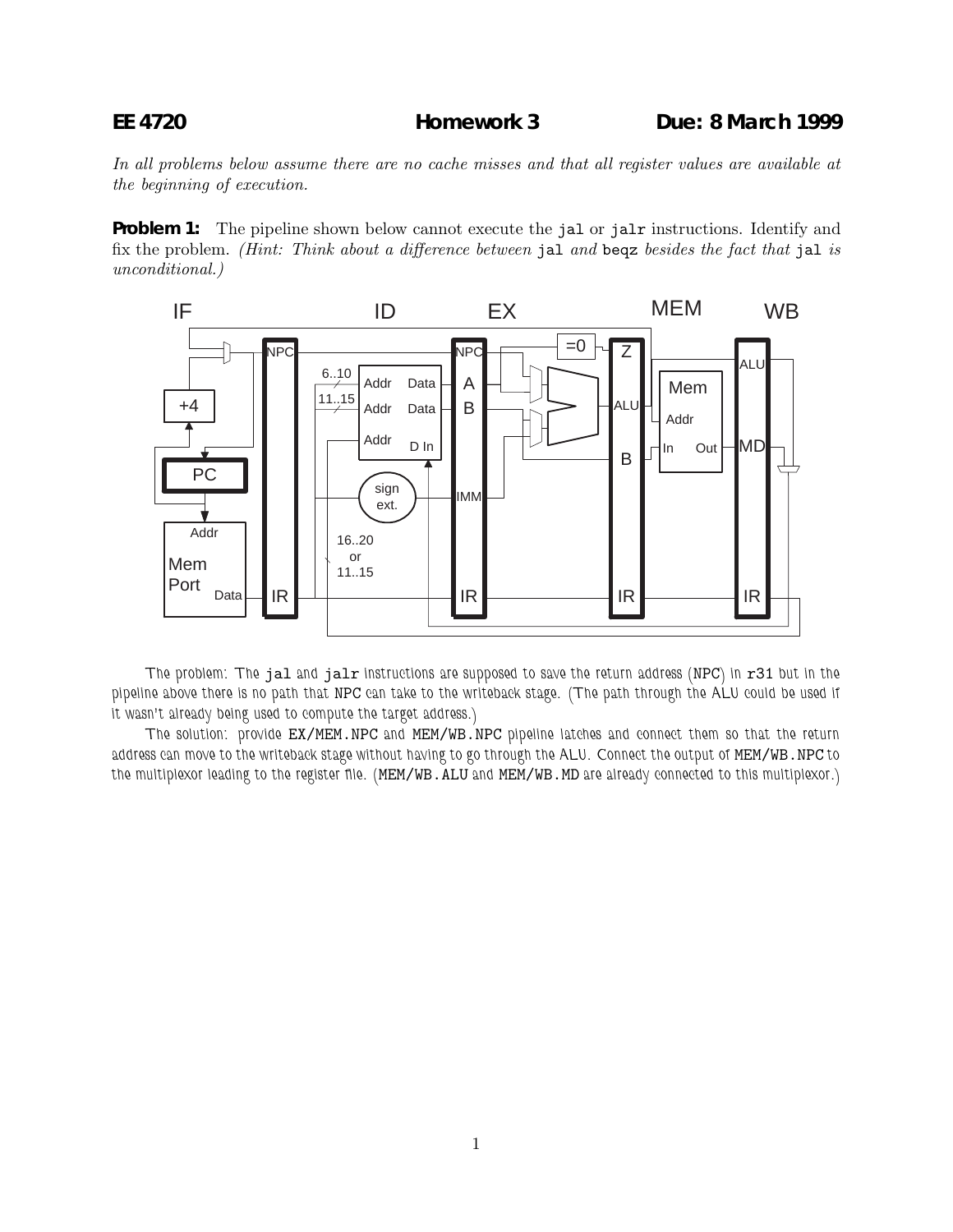**Problem 2:** The program below executes on the DLX implementation shown below. The comments show the results of some instructions. The implementation uses forwarding (bypassing) to avoid some data hazards and stalls to avoid others. The forwarding paths are shown. A value can be read from the register file in the same cycle it is written. The destination field in the bneq is zero. Instructions are nulled (squashed) in this problem by replacing them with or  $r0, r0, r0$ .



The table below shows the contents of pipeline registers and changes to architecturally visible registers r1-r31 over time. Cycle zero is the time that addi is in instruction fetch. The first two columns are completed; fill up the rest of the table. Ignore values which are not used *and* which depend on the func field of type-R instructions. Values which are not used and don't depend on the func field should be shown. Don't forget the IMM values for bneq. The row labeled "Reg. Chng." shows a new register value that is available at the beginning of the cycle. If no register value is written leave the entry blank.

| Cycle      | $\overline{0}$             | 1                          | $\overline{2}$             | 3                          | $\overline{4}$ | $\overline{5}$ | 6                                                                                     | 7    | 8                          | 9          | 10                                                       |
|------------|----------------------------|----------------------------|----------------------------|----------------------------|----------------|----------------|---------------------------------------------------------------------------------------|------|----------------------------|------------|----------------------------------------------------------|
| PC         | 0x50                       | 0x54                       | 0x58                       | 0x50                       | 0x60           | 0x50           | 0x54                                                                                  | 0x58 | 0x5c                       | 0x60       | 0x50                                                     |
| IF/ID. IR  | sub                        | addi                       | add                        | 10X                        | pug            | sub            | addi                                                                                  | add  | 10X                        | pued       | sub                                                      |
| Reg. Chng. | $r0 \leftarrow 0 \times 0$ | $r0 \leftarrow 0 \times 0$ | $r0 \leftarrow 0 \times 0$ | $r0 \leftarrow 0 \times 0$ |                |                | $r1 \leftarrow 0 \times 23$ $r2 \leftarrow 0 \times 89$ $r2 \leftarrow 0 \times 22$ X |      | $r0 \leftarrow 0 \times 0$ |            | $r1 \leftarrow 0 \times 10$ $r2 \leftarrow 0 \times 111$ |
| ID/EX.IR   | sub                        | sub                        | addi                       | add                        | 10X            | pued           | or                                                                                    | addi | add                        | 10X        | pued                                                     |
| ID/EX.A    | 0x0                        | 0x0                        | 0x22                       | 0x11                       | 0x11           | 0x23           | 0x0                                                                                   | 0xaa | 0x23                       | 0x23       | 0xab                                                     |
| ID/EX.B    | 0x0                        | 0x0                        | 0x11                       | 0x66                       | 0x22           | 0x0            | 0x0                                                                                   | 0x23 | 0x66                       | ab         | 0x0                                                      |
| ID/EX.IMM  | 0x0                        | 0x0                        | 0 <sub>X1</sub>            | ?                          | $\ddot{?}$     | $-0x10$        | 0x0                                                                                   | 0x1  | ?                          | $\ddot{?}$ | 0X14                                                     |
| EX/MEM.IR  | sub                        | sub                        | sub                        | addi                       | add            | 10X            | pued                                                                                  | 0ſ   | addi                       | add        | 10X                                                      |
| EX/MEM.ALU | 0x0                        | 0x0                        | 0x0                        | 0x23                       | 0X89           | 0xaa           | $\ddot{?}$                                                                            | 0x0  | 0xab                       | 0X111      | 0x1b2                                                    |
| EX/MEM.B   | 0x0                        | 0x0                        | 0x0                        | 0x11                       | 0x66           | 0x22           | 0x0                                                                                   | 0x0  | 0x23                       | 0x66       | 0Xaa                                                     |
| MEM/WB.IR  | sub                        | sub                        | sub                        | sub                        | addi           | add            | 10X                                                                                   | pued | 0ľ                         | addi       | add                                                      |
| MEM/WB.ALU | 0x0                        | 0x0                        | 0x0                        | 0x0                        | 0x23           | 0X89           | $0x$ aa                                                                               | ?    | 0x0                        | 0xab       | 0X111                                                    |
| MEM/WB.MD  | 0x0                        | 0x0                        | 0x0                        | 0x0                        | 0x0            | 0x0            | 0x0                                                                                   | 0x0  | 0x0                        | 0x0        | 0x0                                                      |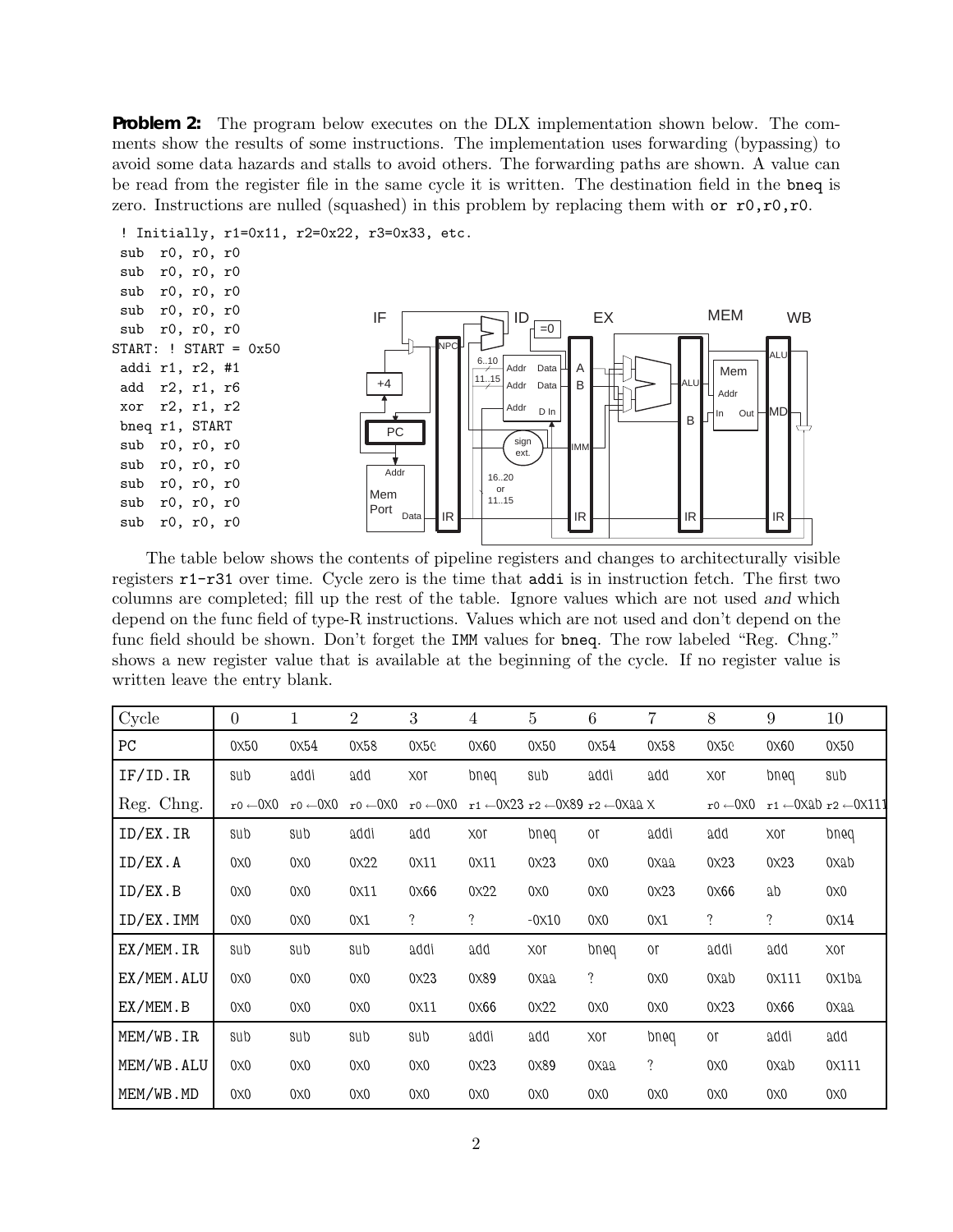

**Problem 3:** The program below executes on the implementation also shown below.

```
add r1, r2, r3
 and r4, r1, r5
 sw 0(r4), r1
 lw r1, 8(r4)
 xori r5, r1, #1
 beqz r5, TARGET
 sub r5, r5, r5
 ...
TARGET:
 or r10, r5, r1
```
The implementation includes only the forwarding paths that are shown in the figure. A new register value can be read in the same cycle it is written. Show a pipeline execution diagram for an execution of the code in which the branch is taken. *Solution:*

```
Cycle: 0 1 2 3 4 5 6 7 8 9 10 11 12 13 14 15
add r1, r2, r3 IF ID EX MEM WB
and r4, r1, r5 IF ID EX MEM WB
sw 0(r4), r1 IF ID --> EX MEM WB
lw r1, 8(r4) IF --> ID EX MEM WB
xori r5, r1, #1 				 IF 		 ID --> EX 		 MEM WB
beqz r5, TARGET IF \leftarrow ID \leftarrow ----> EX MEM WB
sub r5, r5, r5 IF ----> x
...
TARGET:
or r10, r5, r1 IF ID EX MEM WB
```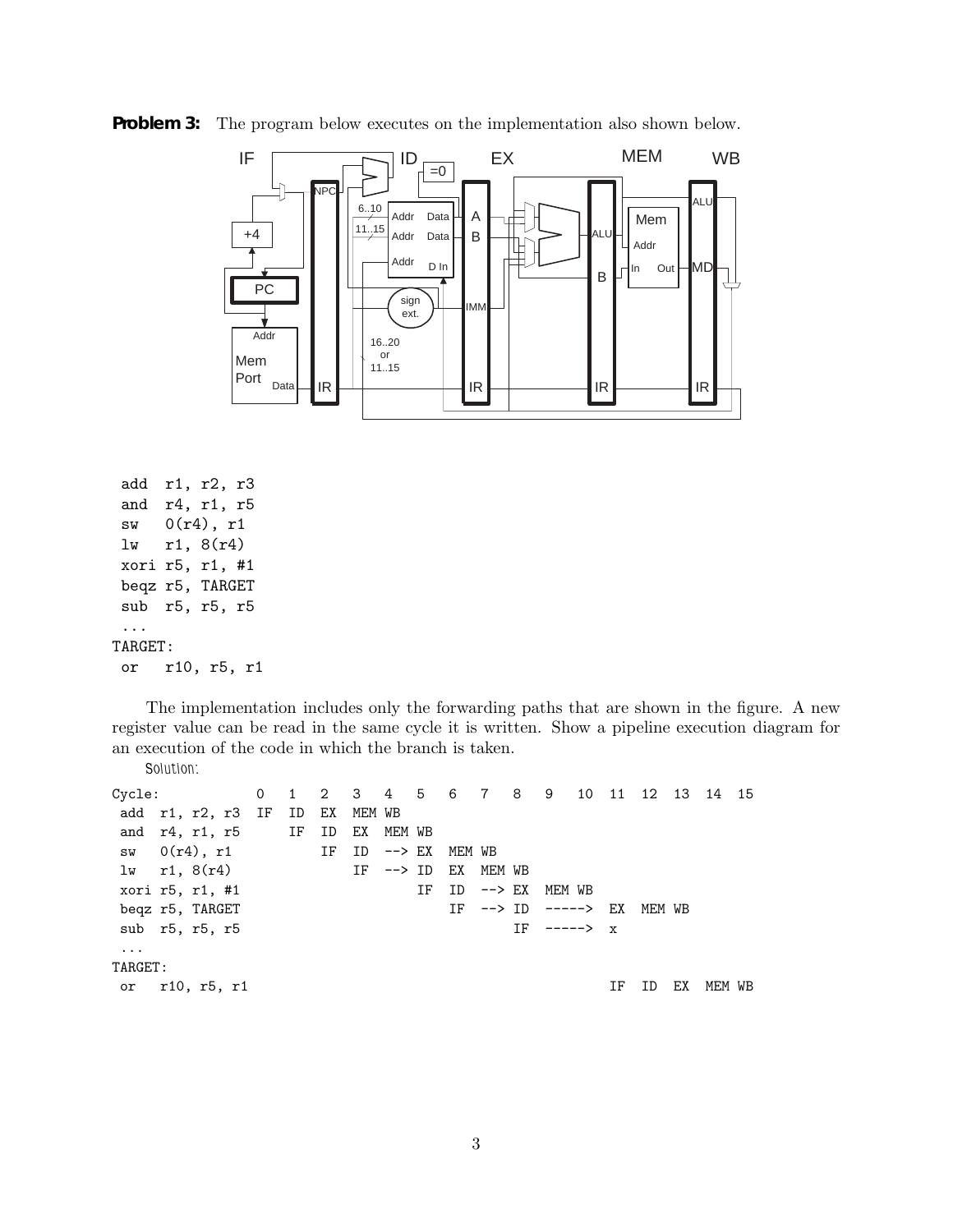**Problem 4:** Add exactly those forwarding paths (but no others) that are needed in the DLX implementation used in the problem above so that the code above executes as quickly as possible. Show a pipeline execution diagram of the code (repeated below) on the modified implementation.

```
add r1, r2, r3
 and r4, r1, r5
 sw 0(r4), r1
 lw r1, 8(r4)
xori r5, r1, #1
 beqz r5, TARGET
 sub r5, r5, r5
 ...
TARGET:
 or r10, r5, r1
```
*The execution in the previous problem suffers three stalls, starting at cycles 4, 7, and 9.*

*Without the stall at cycle 4 there would be no way for the data (the new value of*  $r1$ *) to reach the EX/MEM.B pipeline latch when* sw *is at the MEM stage. This can be fixed with a bypass connection from the output of the writeback-stage multiplexor to a new multiplexor placed at the inputs to the* EX/MEM.B *pipeline latch.*

*The stall at cycle 7 cannot be avoided since the data is first available at the end of cycle 7 but would be needed at the beginning of cycle 7 (if the stall were removed).*

*The stall at cycle 9 provides time for the new value of* r5 *to reach WB where it meets* beqz *at cycle 10. One or both stall cycles can be eliminated by inserting bypass paths. To eliminate one stall cycle insert a bypass path from* EX/MEM.ALU *to the input of the* =0 *box in ID. To eliminate both stall cycles (while possibly lengthening the critical path) insert a bypass path from the ALU output (before the EX/MEM pipeline latch) to the =0 box.* 

*The pipeline execution diagram below uses the conservative approach for the =0 bypass, from EX/MEM.ALU:* 

```
Cycle: 0 1 2 3 4 5 6 7 8 9 10 11 12 13 14 15
add r1, r2, r3 IF ID EX MEM WB
and r4, r1, r5 IF ID EX MEM WB
sw 0(r4), r1 IF ID EX MEM WB
lw r1, 8(r4) IF ID EX MEM WB
xori r5, r1, #1 			 IF ID --> EX MEM WB
beqz r5, TARGET IF --> ID --> EX MEM WB
sub r5, r5, r5 IF \rightarrow x...
TARGET:
or r10, r5, r1 IF ID EX MEM WB
```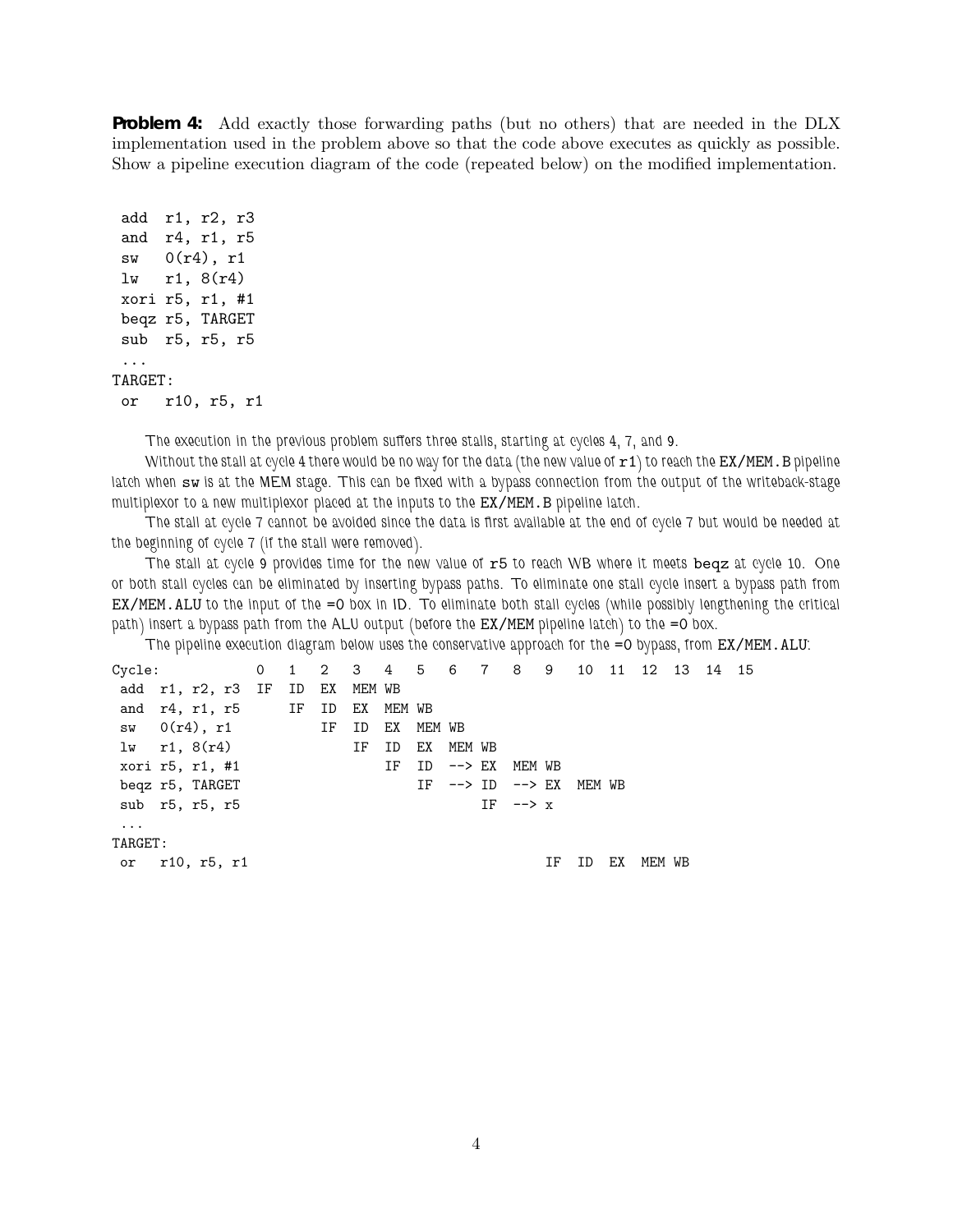**Problem 5:** The code below executes on the DLX implementation shown below which also includes the following floating-point hardware:

- As described in Section 3.7 of the text and in class, there is a four-stage FP add unit, a seven-stage multiply unit, and a 25-cycle FP divide unit (not used in the code below). The FP add unit also performs FP comparisons, such as eqf.
- The floating-point branch instructions, **bfpt** and **bfpf**, are executed in the ID stage just as the integer branches, beqz and bneq. The FP condition code register (also not shown) is updated in the WB cycle but the value to be written is forwarded to the controller at the beginning of WB.
- All stalls are in the ID stage. Floating-point instructions **skip** the MEM stage.
- Floating-point values are forwarded from the WB stage to the inputs of the FP execution units. A value written to a FP register can be read in the same cycle.

(a) Show a pipeline execution diagram for two iterations of the code below in which bfpt is taken in the first iteration but not taken in the second. (Note: the loop is infinite.)

(b) Determine the CPI of an execution of the code for a large number of iterations in which bfpt is always taken.

(c) Determine the CPI of an execution of the code for a large number of iterations in which bfpt is never taken.

(d) Determine the CPI of an execution of the code for a large number of iterations in which bfpt is taken 50% of the time.



LOOP:

addi r1, r1, #8 lf f0, 0(r1) addf f1, f1, f0 eqf f0, f2 bfpt LOOP multf f1, f1, f3 beqz r0, LOOP xor r2, r1, r3